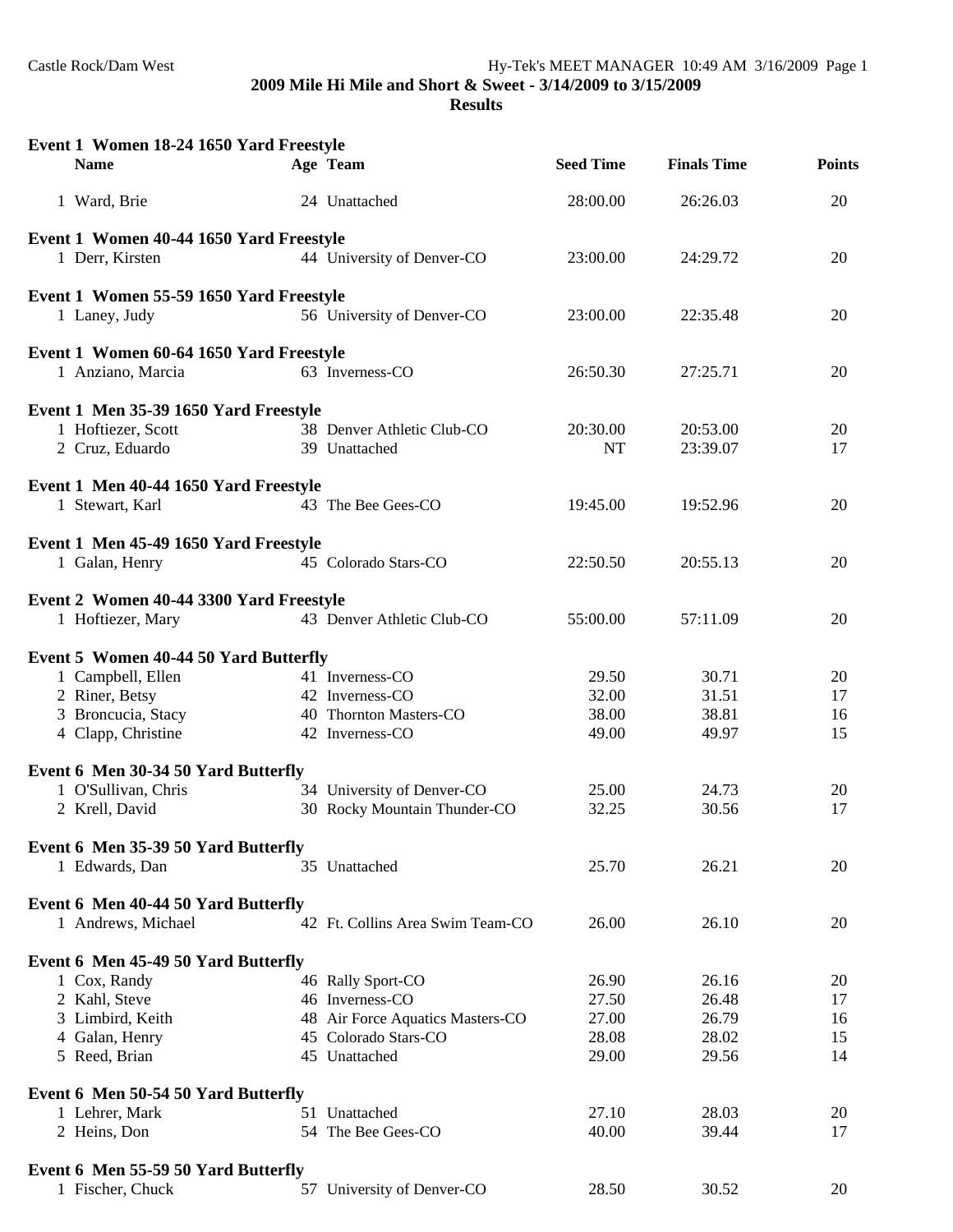Castle Rock/Dam West Hy-Tek's MEET MANAGER 10:49 AM 3/16/2009 Page 1

**2009 Mile Hi Mile and Short & Sweet - 3/14/2009 to 3/15/2009**

**Results**

| Event 6 Men 60-64 50 Yard Butterfly                                        |                                  |         |         |    |
|----------------------------------------------------------------------------|----------------------------------|---------|---------|----|
| 1 Abrahams, Rich                                                           | 63 Unattached                    | 26.20   | 26.78   | 20 |
| Event 7 Women 30-34 100 Yard Backstroke                                    |                                  |         |         |    |
| 1 Bernert, Brandi<br>43.46<br>46.81                                        | 30 Squid-CO                      | NT      | 1:30.27 | 20 |
| --- Sprenger, Victoria<br>38.76<br>41.76                                   | 34 Unattached                    | 1:18.47 | DQ      |    |
| Event 7 Women 35-39 100 Yard Backstroke                                    |                                  |         |         |    |
| 1 Hart, Sheri<br>28.70<br>29.68                                            | 37 University of Denver-CO       | 59.70   | 58.38   | 20 |
| 2 Bernert, Kristal<br>43.06<br>46.62                                       | 36 Unattached                    | 1:35.00 | 1:29.68 | 17 |
| Event 7 Women 40-44 100 Yard Backstroke                                    |                                  |         |         |    |
| 1 Crino, Heide<br>36.26<br>38.93                                           | 42 Inverness-CO                  | 1:16.60 | 1:15.19 | 20 |
| 2 Hagadorn, Heather<br>37.68<br>41.07                                      | 44 University of Denver-CO       | 1:17.00 | 1:18.75 | 17 |
| Event 7 Women 45-49 100 Yard Backstroke                                    |                                  |         |         |    |
| --- Golding, Sandy                                                         | 45 Greenwood Athletic Club-CO    | 1:35.00 | DQ      |    |
| Event 7 Women 55-59 100 Yard Backstroke                                    |                                  |         |         |    |
| 1 Plank, Julie<br>52.02<br>59.86                                           | 56 Unattached                    | NT      | 1:51.88 | 20 |
|                                                                            |                                  |         |         |    |
|                                                                            |                                  |         |         |    |
| Event 8 Men 35-39 100 Yard Backstroke<br>1 Cruz, Eduardo<br>39.13<br>42.42 | 39 Unattached                    | 1:24.00 | 1:21.55 | 20 |
|                                                                            |                                  |         |         |    |
| Event 8 Men 40-44 100 Yard Backstroke<br>1 Stewart, Karl                   | 43 The Bee Gees-CO               | 57.80   | 55.95   | 20 |
| 27.04<br>28.91<br>2 Barringer, Rob                                         | 43 Unattached                    | 1:16.20 | 1:05.00 | 17 |
| 31.58<br>33.42                                                             |                                  |         |         |    |
| Event 8 Men 45-49 100 Yard Backstroke                                      |                                  |         |         |    |
| 1 Limbird, Keith<br>32.13<br>32.51                                         | 48 Air Force Aquatics Masters-CO | 1:05.00 | 1:04.64 | 20 |
|                                                                            |                                  |         |         |    |
| Event 8 Men 65-69 100 Yard Backstroke<br>1 McDanal, Steve                  | 65 Jeffco Aquatic Masters-CO     | 1:53.00 | 1:56.75 | 20 |
| 56.36 1:00.39<br>2 Reynolds, Bing<br>55.42 1:02.69                         | 68 Unattached                    | 1:49.00 | 1:58.11 | 17 |
|                                                                            |                                  |         |         |    |
| Event 9 Women 40-44 200 Yard Breaststroke<br>1 Campbell, Ellen<br>43.55    | 41 Inverness-CO<br>43.62         | 2:48.30 | 2:49.91 | 20 |
| 38.75<br>43.99                                                             |                                  |         |         |    |
| Event 9 Women 50-54 200 Yard Breaststroke<br>1 Limbird, Julia              | 53 Unattached                    | 3:00.00 | 4:12.85 | 20 |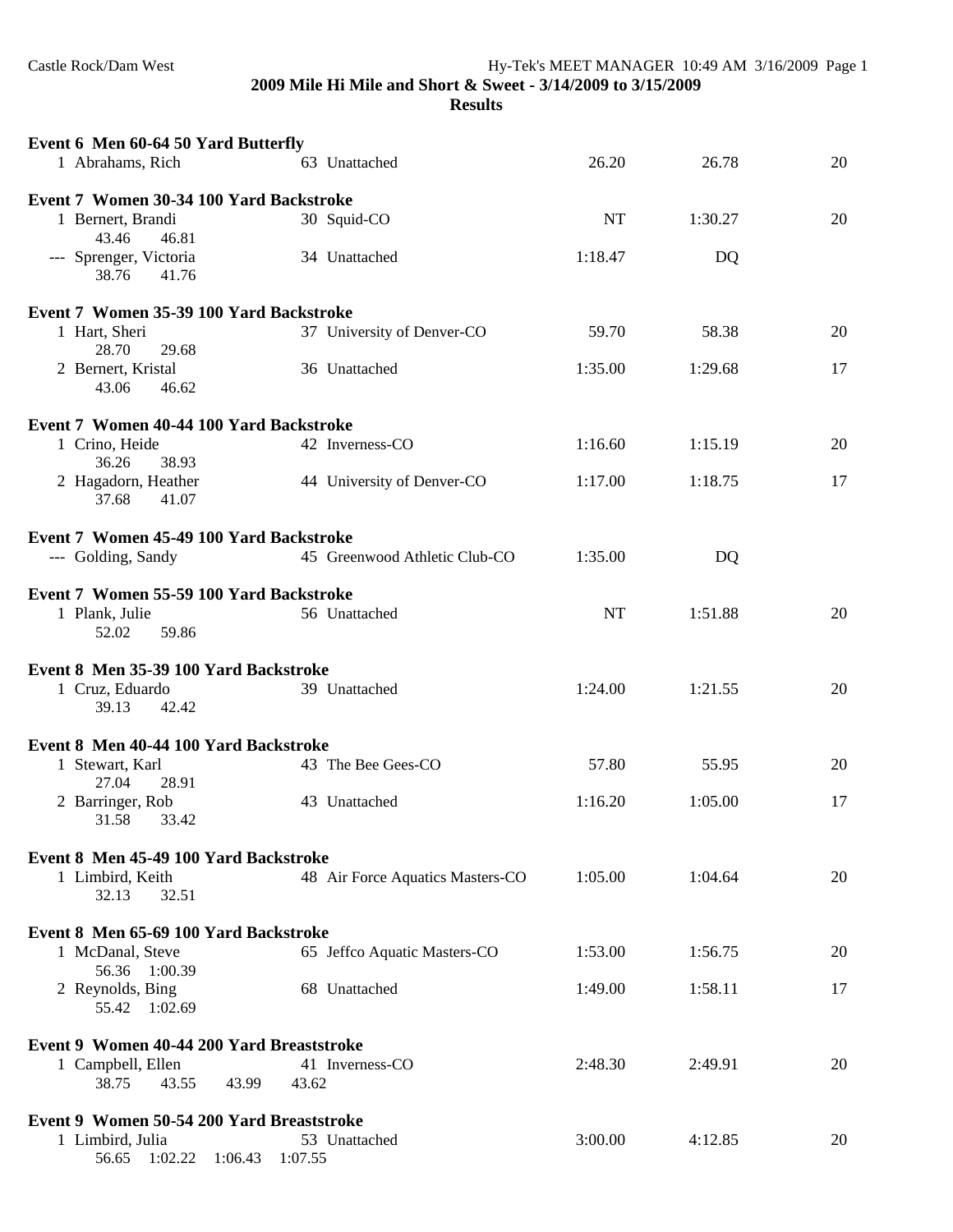| Castle Rock/Dam West                                       |                                                              |         | Hy-Tek's MEET MANAGER 10:49 AM 3/16/2009 Page 1 |    |
|------------------------------------------------------------|--------------------------------------------------------------|---------|-------------------------------------------------|----|
|                                                            | 2009 Mile Hi Mile and Short & Sweet - 3/14/2009 to 3/15/2009 |         |                                                 |    |
|                                                            | <b>Results</b>                                               |         |                                                 |    |
| Event 10 Men 35-39 200 Yard Breaststroke                   |                                                              |         |                                                 |    |
| 1 Cruz, Eduardo                                            | 39 Unattached                                                | 2:56.48 | 2:59.18                                         | 20 |
| 40.33<br>44.03<br>47.80                                    | 47.02                                                        |         |                                                 |    |
| Event 10 Men 50-54 200 Yard Breaststroke                   |                                                              |         |                                                 |    |
| 1 Mann, Mike                                               | 54 Inverness-CO                                              | 2:35.00 | 2:33.12                                         | 20 |
| 40.02<br>38.63<br>34.46                                    | 40.01                                                        |         |                                                 |    |
| Event 11 Women 30-34 50 Yard Freestyle                     |                                                              |         |                                                 |    |
| 1 Bernert, Brandi                                          | 30 Squid-CO                                                  | 32.00   | 31.24                                           | 20 |
| 2 Sprenger, Victoria                                       | 34 Unattached                                                | 30.54   | 32.42                                           | 17 |
| Event 11 Women 35-39 50 Yard Freestyle                     |                                                              |         |                                                 |    |
| 1 Hart, Sheri                                              | 37 University of Denver-CO                                   | 24.90   | 25.21                                           | 20 |
| 2 Bernert, Kristal                                         | 36 Unattached                                                | 35.00   | 32.14                                           | 17 |
| Event 11 Women 40-44 50 Yard Freestyle                     |                                                              |         |                                                 |    |
| 1 Riner, Betsy                                             | 42 Inverness-CO                                              | 29.00   | 28.70                                           | 20 |
| 2 Crino, Heide                                             | 42 Inverness-CO                                              | 29.00   | 28.85                                           | 17 |
| 3 Hagadorn, Heather                                        | 44 University of Denver-CO                                   | 29.00   | 30.30                                           | 16 |
| 4 Broncucia, Stacy                                         | 40 Thornton Masters-CO                                       | 32.25   | 33.29                                           | 15 |
| 5 Clapp, Christine                                         | 42 Inverness-CO                                              | 38.00   | 38.70                                           | 14 |
| Event 11 Women 45-49 50 Yard Freestyle                     |                                                              |         |                                                 |    |
| 1 Scott, Leslie                                            | 49 Lifetime Fitness-CO                                       | 35.70   | 35.18                                           | 20 |
|                                                            |                                                              |         |                                                 |    |
| Event 11 Women 50-54 50 Yard Freestyle<br>1 Limbird, Julia | 53 Unattached                                                | 40.00   | 48.27                                           | 20 |
|                                                            |                                                              |         |                                                 |    |
| Event 11 Women 55-59 50 Yard Freestyle                     |                                                              |         |                                                 |    |
| 1 Plank, Julie                                             | 56 Unattached                                                | 47.88   | 38.25                                           | 20 |
| Event 12 Men 30-34 50 Yard Freestyle                       |                                                              |         |                                                 |    |
| 1 O'Sullivan, Chris                                        | 34 University of Denver-CO                                   | 23.00   | 23.58                                           | 20 |
| 2 Krell, David                                             | 30 Rocky Mountain Thunder-CO                                 | 26.95   | 26.90                                           | 17 |
| Event 12 Men 35-39 50 Yard Freestyle                       |                                                              |         |                                                 |    |
| 1 Edwards, Dan                                             | 35 Unattached                                                | 23.50   | 23.96                                           | 20 |
|                                                            |                                                              |         |                                                 |    |
| Event 12 Men 40-44 50 Yard Freestyle                       |                                                              |         |                                                 |    |
| 1 Andrews, Michael                                         | 42 Ft. Collins Area Swim Team-CO                             | 24.00   | 24.16                                           | 20 |
| 2 Barringer, Rob                                           | 43 Unattached                                                | 25.20   | 25.04                                           | 17 |
| Event 12 Men 45-49 50 Yard Freestyle                       |                                                              |         |                                                 |    |
| 1 Kahl, Steve                                              | 46 Inverness-CO                                              | 25.00   | 23.91                                           | 20 |
| 2 Cox, Randy                                               | 46 Rally Sport-CO                                            | 24.20   | 23.93                                           | 17 |
| 3 Reed, Brian                                              | 45 Unattached                                                | 26.00   | 25.81                                           | 16 |
| 4 Galan, Henry                                             | 45 Colorado Stars-CO                                         | 26.68   | 26.07                                           | 15 |
| Event 12 Men 50-54 50 Yard Freestyle                       |                                                              |         |                                                 |    |
| 1 Mann, Mike                                               | 54 Inverness-CO                                              | 26.00   | 24.45                                           | 20 |
| 2 Lehrer, Mark                                             | 51 Unattached                                                | 24.30   | 24.63                                           | 17 |
| Event 12 Men 55-59 50 Yard Freestyle                       |                                                              |         |                                                 |    |
| 1 Fischer, Chuck                                           | 57 University of Denver-CO                                   | 25.20   | 25.08                                           | 20 |
|                                                            |                                                              |         |                                                 |    |

## **Event 12 Men 60-64 50 Yard Freestyle**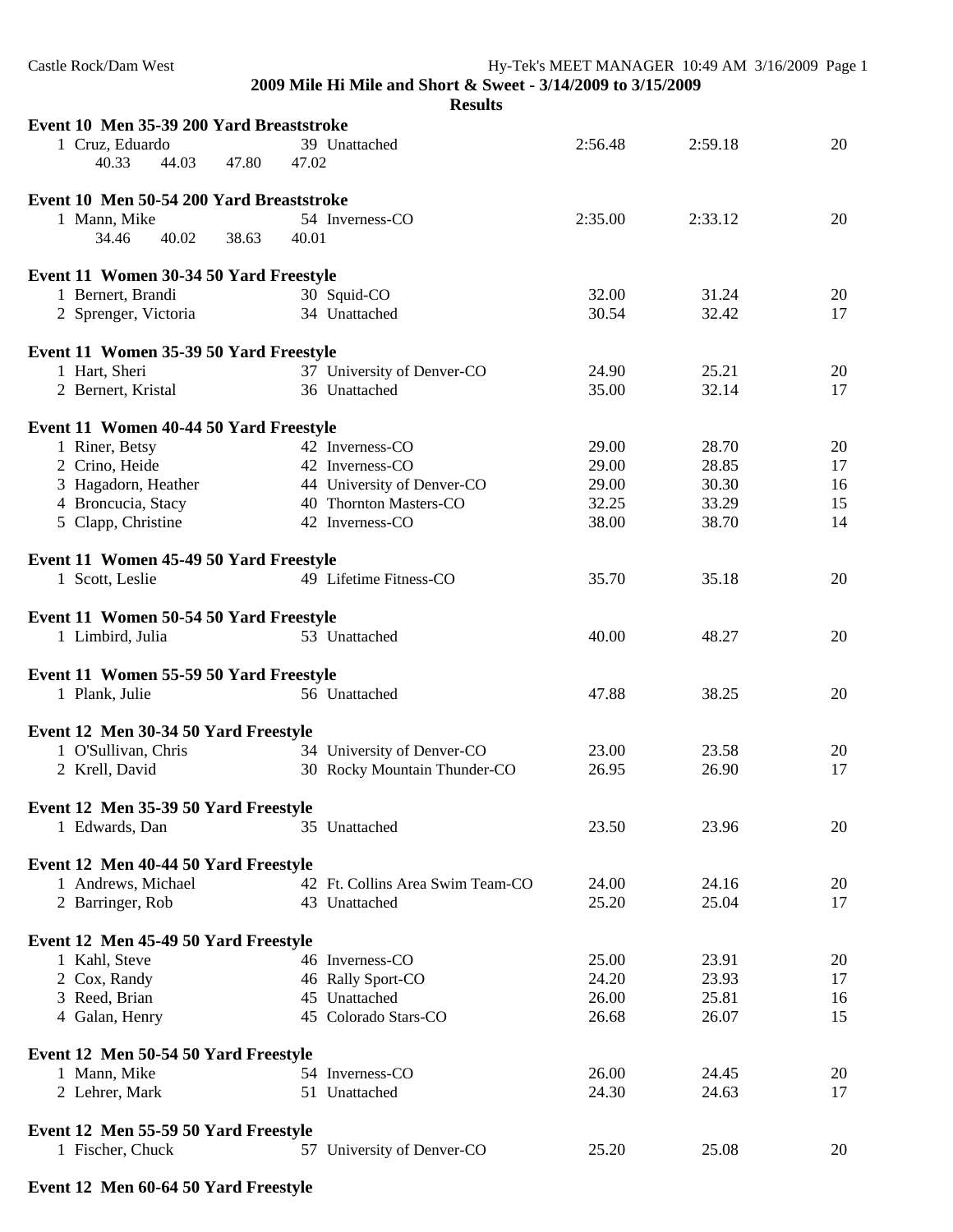| Castle Rock/Dam West                                              | 2009 Mile Hi Mile and Short & Sweet - 3/14/2009 to 3/15/2009 | Hy-Tek's MEET MANAGER 10:49 AM 3/16/2009 Page 1 |         |    |
|-------------------------------------------------------------------|--------------------------------------------------------------|-------------------------------------------------|---------|----|
|                                                                   | <b>Results</b><br>63 Unattached                              | 23.50                                           | 24.54   | 20 |
| 1 Abrahams, Rich                                                  |                                                              |                                                 |         |    |
| Event 12 Men 65-69 50 Yard Freestyle                              |                                                              |                                                 |         |    |
| 1 Reynolds, Bing                                                  | 68 Unattached                                                | 44.00                                           | 46.30   | 20 |
| Event 14 Men 45-49 100 Yard Butterfly                             |                                                              |                                                 |         |    |
| 1 Scott, Greg                                                     | 49 University of Denver-CO                                   | 1:00.00                                         | 58.85   | 20 |
| 27.29<br>31.56                                                    |                                                              |                                                 |         |    |
| 2 Galan, Henry<br>30.87<br>33.97                                  | 45 Colorado Stars-CO                                         | 1:06.07                                         | 1:04.84 | 17 |
|                                                                   |                                                              |                                                 |         |    |
| Event 14 Men 50-54 100 Yard Butterfly                             |                                                              |                                                 |         |    |
| 1 Heins, Don<br>45.13<br>51.02                                    | 54 The Bee Gees-CO                                           | 1:38.00                                         | 1:36.15 | 20 |
|                                                                   |                                                              |                                                 |         |    |
| Event 15 Women 45-49 200 Yard Backstroke                          | 45 Greenwood Athletic Club-CO                                | 3:30.00                                         | 3:15.48 | 20 |
| 1 Golding, Sandy<br>44.75<br>49.38                                | 51.29<br>50.06                                               |                                                 |         |    |
|                                                                   |                                                              |                                                 |         |    |
| Event 16 Men 35-39 200 Yard Backstroke                            |                                                              |                                                 |         |    |
| 1 Cruz, Eduardo<br>42.43<br>46.31                                 | 39 Unattached<br>47.07<br>48.04                              | NT                                              | 3:03.85 | 20 |
|                                                                   |                                                              |                                                 |         |    |
| Event 16 Men 45-49 200 Yard Backstroke                            |                                                              |                                                 |         |    |
| 1 Limbird, Keith<br>36.01<br>38.35                                | 48 Air Force Aquatics Masters-CO<br>40.03<br>38.94           | 2:20.00                                         | 2:33.33 | 20 |
|                                                                   |                                                              |                                                 |         |    |
| Event 16 Men 65-69 200 Yard Backstroke                            |                                                              |                                                 |         |    |
| 1 Neuls, Allen<br>39.05<br>42.52                                  | 65 Unattached<br>45.10<br>44.56                              | 2:55.00                                         | 2:51.23 | 20 |
| 2 Reynolds, Bing                                                  | 68 Unattached                                                | 3:58.00                                         | 4:10.69 | 17 |
| 59.23 1:04.99                                                     | 1:04.22<br>1:02.25                                           |                                                 |         |    |
| Event 17 Women 18-24 50 Yard Breaststroke                         |                                                              |                                                 |         |    |
| 1 Litt, Robin                                                     | 23 Unattached                                                | 40.38                                           | 41.63   | 20 |
|                                                                   |                                                              |                                                 |         |    |
| Event 17 Women 30-34 50 Yard Breaststroke<br>1 Sprenger, Victoria | 34 Unattached                                                | 39.16                                           | 42.85   | 20 |
| 2 Bernert, Brandi                                                 | 30 Squid-CO                                                  | <b>NT</b>                                       | 47.71   | 17 |
|                                                                   |                                                              |                                                 |         |    |
| Event 17 Women 40-44 50 Yard Breaststroke<br>1 Campbell, Ellen    | 41 Inverness-CO                                              | 35.00                                           | 36.10   | 20 |
| 2 Clapp, Christine                                                | 42 Inverness-CO                                              | 49.00                                           | 51.87   | 17 |
|                                                                   |                                                              |                                                 |         |    |
| Event 17 Women 45-49 50 Yard Breaststroke                         |                                                              |                                                 |         |    |
| 1 Scott, Leslie                                                   | 49 Lifetime Fitness-CO                                       | 43.44                                           | 44.50   | 20 |
| Event 17 Women 55-59 50 Yard Breaststroke                         |                                                              |                                                 |         |    |
| 1 Plank, Julie                                                    | 56 Unattached                                                | NT                                              | 48.41   | 20 |
| Event 18 Men 30-34 50 Yard Breaststroke                           |                                                              |                                                 |         |    |
| 1 Krell, David                                                    | 30 Rocky Mountain Thunder-CO                                 | 35.95                                           | 34.44   | 20 |
|                                                                   |                                                              |                                                 |         |    |
| Event 18 Men 40-44 50 Yard Breaststroke<br>1 Andrews, Michael     | 42 Ft. Collins Area Swim Team-CO                             | 31.00                                           | 30.74   | 20 |
|                                                                   |                                                              |                                                 |         |    |

# **Event 18 Men 45-49 50 Yard Breaststroke**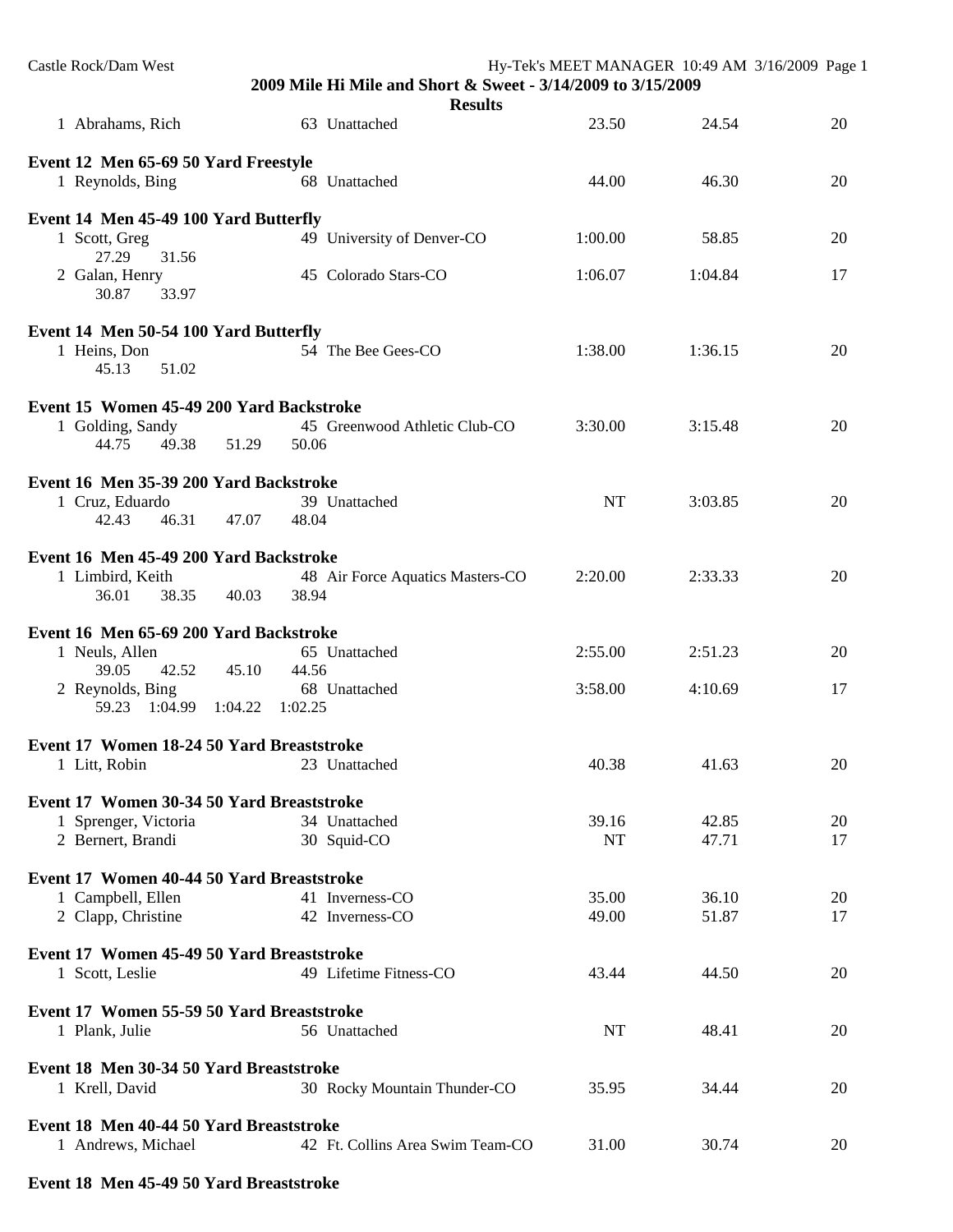| Castle Rock/Dam West                                      | 2009 Mile Hi Mile and Short & Sweet - 3/14/2009 to 3/15/2009 | Hy-Tek's MEET MANAGER 10:49 AM 3/16/2009 Page 1 |         |    |
|-----------------------------------------------------------|--------------------------------------------------------------|-------------------------------------------------|---------|----|
|                                                           | <b>Results</b>                                               |                                                 |         |    |
| 1 Cox, Randy                                              | 46 Rally Sport-CO                                            | 30.00                                           | 29.88   | 20 |
| 2 Scott, Greg                                             | 49 University of Denver-CO                                   | 30.50                                           | 30.16   | 17 |
| Event 18 Men 55-59 50 Yard Breaststroke                   |                                                              |                                                 |         |    |
| 1 Fischer, Chuck                                          | 57 University of Denver-CO                                   | 34.60                                           | 33.17   | 20 |
| Event 18 Men 65-69 50 Yard Breaststroke                   |                                                              |                                                 |         |    |
| 1 McDanal, Steve                                          | 65 Jeffco Aquatic Masters-CO                                 | 47.60                                           | 48.39   | 20 |
| Event 18 Men 70-74 50 Yard Breaststroke                   |                                                              |                                                 |         |    |
| 1 Norrie, Bill                                            | 70 Rocky Mountain Thunder-CO                                 | 39.00                                           | 39.73   | 20 |
| Event 19 Women 35-39 100 Yard Freestyle                   |                                                              |                                                 |         |    |
| 1 Hart, Sheri<br>26.29<br>28.60                           | 37 University of Denver-CO                                   | 55.50                                           | 54.89   | 20 |
| 2 Bernert, Kristal<br>35.62<br>38.56                      | 36 Unattached                                                | 1:20.00                                         | 1:14.18 | 17 |
| Event 19 Women 40-44 100 Yard Freestyle                   |                                                              |                                                 |         |    |
| 1 Hagadorn, Heather                                       | 44 University of Denver-CO                                   | 1:02.00                                         | 1:08.68 | 20 |
| 32.29<br>36.39                                            |                                                              |                                                 |         |    |
| Event 19 Women 50-54 100 Yard Freestyle                   |                                                              |                                                 |         |    |
| 1 Limbird, Julia<br>47.99<br>53.92                        | 53 Unattached                                                | 2:00.00                                         | 1:41.91 | 20 |
| Event 20 Men 35-39 100 Yard Freestyle                     |                                                              |                                                 |         |    |
| 1 Edwards, Dan<br>25.72<br>27.54                          | 35 Unattached                                                | 52.00                                           | 53.26   | 20 |
| Event 20 Men 40-44 100 Yard Freestyle                     |                                                              |                                                 |         |    |
| 1 Stewart, Karl<br>24.87<br>25.89                         | 43 The Bee Gees-CO                                           | 52.40                                           | 50.76   | 20 |
|                                                           |                                                              |                                                 |         |    |
| Event 20 Men 45-49 100 Yard Freestyle                     |                                                              |                                                 |         |    |
| 1 Kahl, Steve<br>26.20<br>28.31                           | 46 Inverness-CO                                              | 57.50                                           | 54.51   | 20 |
| 2 Galan, Henry<br>27.94<br>29.94                          | 45 Colorado Stars-CO                                         | 57.78                                           | 57.88   | 17 |
| 3 Reed, Brian                                             | 45 Unattached                                                | 58.00                                           | 57.89   | 16 |
| 27.48<br>30.41                                            |                                                              |                                                 |         |    |
| Event 20 Men 50-54 100 Yard Freestyle                     |                                                              |                                                 |         |    |
| 1 Mann, Mike<br>26.01<br>26.98                            | 54 Inverness-CO                                              | 53.00                                           | 52.99   | 20 |
| 2 Lehrer, Mark<br>27.42<br>30.19                          | 51 Unattached                                                | 56.01                                           | 57.61   | 17 |
|                                                           |                                                              |                                                 |         |    |
| Event 20 Men 60-64 100 Yard Freestyle<br>1 Abrahams, Rich | 63 Unattached                                                | 53.50                                           | 55.29   | 20 |
| 26.31<br>28.98                                            |                                                              |                                                 |         |    |
| Event 20 Men 65-69 100 Yard Freestyle                     |                                                              |                                                 |         |    |
| 1 Reynolds, Bing<br>50.52<br>57.80                        | 68 Unattached                                                | 1:32.00                                         | 1:48.32 | 20 |
|                                                           |                                                              |                                                 |         |    |

## **Event 22 Men 35-39 200 Yard Butterfly**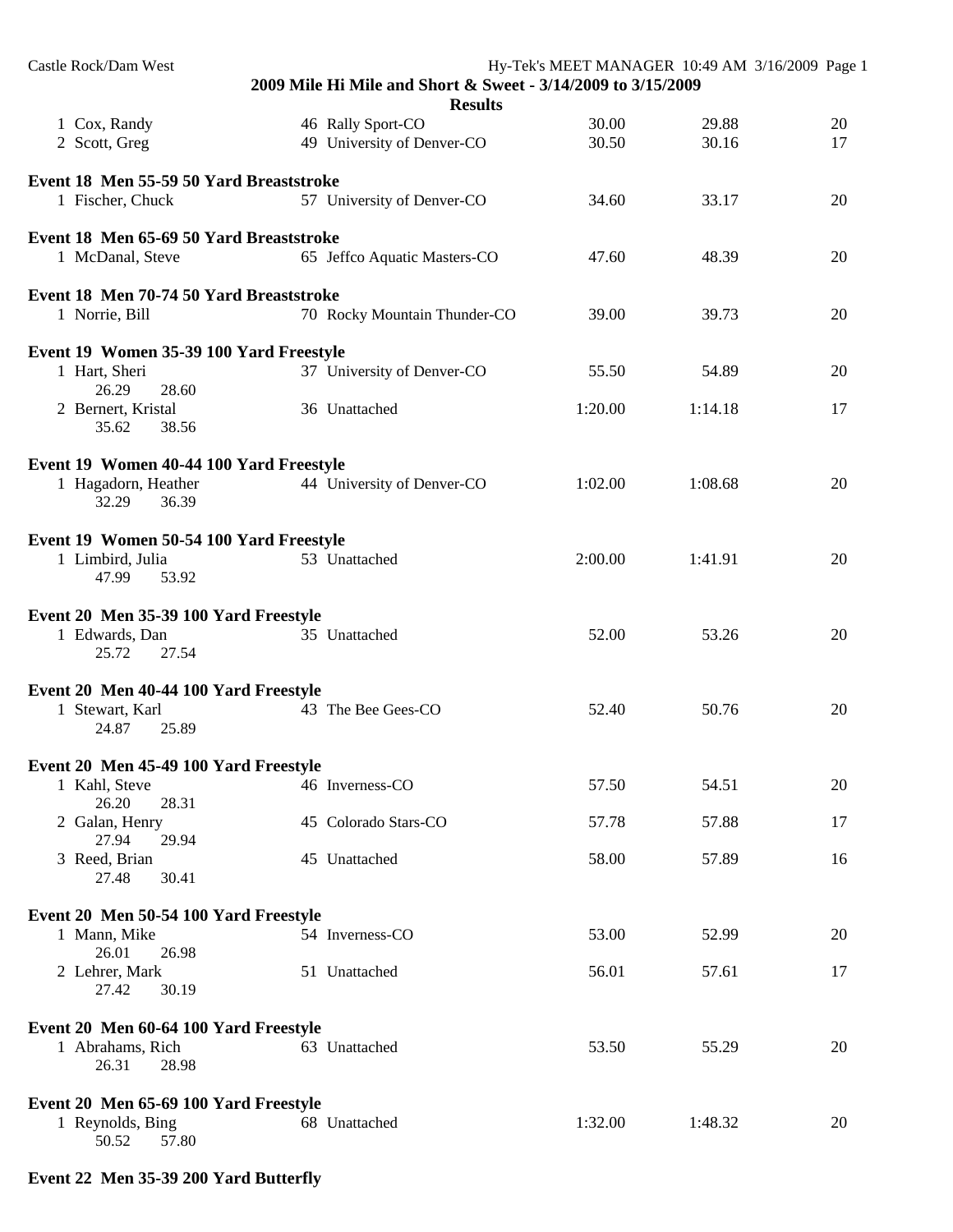| Castle Rock/Dam West                                  |               | 2009 Mile Hi Mile and Short & Sweet - 3/14/2009 to 3/15/2009 |         | Hy-Tek's MEET MANAGER 10:49 AM 3/16/2009 Page 1 |  |
|-------------------------------------------------------|---------------|--------------------------------------------------------------|---------|-------------------------------------------------|--|
|                                                       |               | <b>Results</b>                                               |         |                                                 |  |
| 1 Edwards, Dan<br>32.58<br>36.82                      | 38.55         | 35 Unattached<br>38.35                                       | 2:13.00 | 2:26.30                                         |  |
| 2 Cruz, Eduardo<br>38.97<br>47.08                     | 51.11         | 39 Unattached<br>55.60                                       | NT      | 3:12.76                                         |  |
|                                                       |               |                                                              |         |                                                 |  |
| Event 22 Men 50-54 200 Yard Butterfly<br>1 Heins, Don |               | 54 The Bee Gees-CO                                           | 3:45.00 | 3:40.57                                         |  |
| 47.85                                                 | 55.09 1:00.30 | 57.33                                                        |         |                                                 |  |
| Event 23 Women 30-34 200 Yard IM                      |               |                                                              |         |                                                 |  |
| 1 Sprenger, Victoria                                  |               | 34 Unattached                                                | 2:44.35 | 3:01.47                                         |  |
| 35.94<br>45.53                                        | 53.87         | 46.13                                                        |         |                                                 |  |
| Event 23 Women 40-44 200 Yard IM                      |               |                                                              |         |                                                 |  |
| 1 Broncucia, Stacy                                    |               | 40 Thornton Masters-CO                                       | 3:35.00 | 3:20.79                                         |  |
| 42.09                                                 | 51.77 1:00.34 | 46.59                                                        |         |                                                 |  |
| <b>Event 24 Men 40-44 200 Yard IM</b>                 |               |                                                              |         |                                                 |  |
| 1 Barringer, Rob                                      |               | 43 Unattached                                                | 2:20.00 | 2:19.94                                         |  |
| 28.09<br>35.32                                        | 44.47         | 32.06                                                        |         |                                                 |  |
| Event 24 Men 45-49 200 Yard IM                        |               |                                                              |         |                                                 |  |
| 1 Limbird, Keith                                      |               | 48 Air Force Aquatics Masters-CO                             | 2:20.00 | 2:24.20                                         |  |
| 29.18<br>37.44                                        | 43.72         | 33.86                                                        |         |                                                 |  |
| Event 25 Women 35-39 50 Yard Backstroke               |               |                                                              |         |                                                 |  |
| 1 Hart, Sheri                                         |               | 37 University of Denver-CO                                   | 28.10   | 28.17                                           |  |
| 2 Bernert, Kristal                                    |               | 36 Unattached                                                | 40.00   | 38.18                                           |  |
| Event 25 Women 40-44 50 Yard Backstroke               |               |                                                              |         |                                                 |  |
| 1 Riner, Betsy                                        |               | 42 Inverness-CO                                              | 35.00   | 34.23                                           |  |
| 2 Hagadorn, Heather                                   |               | 44 University of Denver-CO                                   | 34.00   | 35.94                                           |  |
| Event 25 Women 45-49 50 Yard Backstroke               |               |                                                              |         |                                                 |  |
| 1 Golding, Sandy                                      |               | 45 Greenwood Athletic Club-CO                                | NT      | 39.49                                           |  |
| 2 Scott, Leslie                                       |               | 49 Lifetime Fitness-CO                                       | 41.14   | 42.02                                           |  |
| Event 25 Women 50-54 50 Yard Backstroke               |               |                                                              |         |                                                 |  |
| 1 Limbird, Julia                                      |               | 53 Unattached                                                | 1:00.00 | 58.47                                           |  |
|                                                       |               |                                                              |         |                                                 |  |
| Event 25 Women 55-59 50 Yard Backstroke               |               |                                                              |         |                                                 |  |
| 1 Plank, Julie                                        |               | 56 Unattached                                                | 49.29   | 48.79                                           |  |
| Event 26 Men 30-34 50 Yard Backstroke                 |               |                                                              |         |                                                 |  |
| 1 O'Sullivan, Chris                                   |               | 34 University of Denver-CO                                   | 25.00   | 26.09                                           |  |
| 2 Krell, David                                        |               | 30 Rocky Mountain Thunder-CO                                 | 35.98   | 32.36                                           |  |
| Event 26 Men 40-44 50 Yard Backstroke                 |               |                                                              |         |                                                 |  |
| 1 Stewart, Karl                                       |               | 43 The Bee Gees-CO                                           | 26.81   | 26.18                                           |  |
|                                                       |               |                                                              |         |                                                 |  |
| Event 26 Men 45-49 50 Yard Backstroke                 |               |                                                              |         |                                                 |  |
| 1 Cox, Randy                                          |               | 46 Rally Sport-CO                                            | 28.50   | 27.95                                           |  |
| Event 26 Men 50-54 50 Yard Backstroke                 |               |                                                              |         |                                                 |  |
| 1 Lehrer, Mark                                        |               | 51 Unattached                                                | 31.00   | 32.45                                           |  |
|                                                       |               |                                                              |         |                                                 |  |

## **Event 26 Men 55-59 50 Yard Backstroke**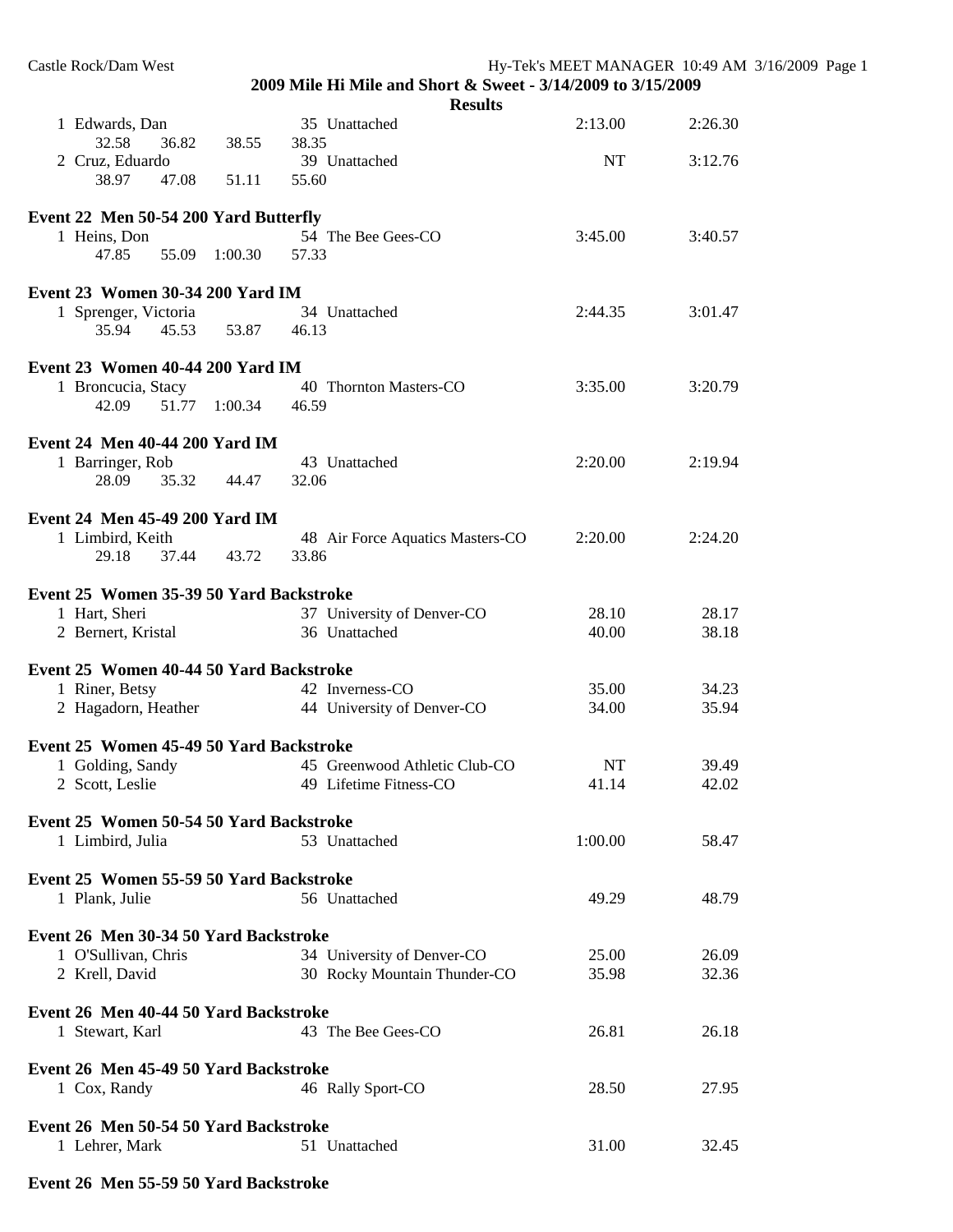| Castle Rock/Dam West                       |                                                                                |         | Hy-Tek's MEET MANAGER 10:49 AM 3/16/2009 Page 1 |
|--------------------------------------------|--------------------------------------------------------------------------------|---------|-------------------------------------------------|
|                                            | 2009 Mile Hi Mile and Short & Sweet - 3/14/2009 to 3/15/2009<br><b>Results</b> |         |                                                 |
| 1 Fischer, Chuck                           | 57 University of Denver-CO                                                     | 32.00   | 31.91                                           |
| Event 26 Men 65-69 50 Yard Backstroke      |                                                                                |         |                                                 |
| 1 Neuls, Allen                             | 65 Unattached                                                                  | 36.50   | 35.87                                           |
| 2 McDanal, Steve                           | 65 Jeffco Aquatic Masters-CO                                                   | 46.50   | 46.90                                           |
| 3 Reynolds, Bing                           | 68 Unattached                                                                  | 48.00   | 52.01                                           |
| Event 27 Women 40-44 100 Yard Breaststroke |                                                                                |         |                                                 |
| 1 Campbell, Ellen<br>37.53<br>41.66        | 41 Inverness-CO                                                                | 1:15.80 | 1:19.19                                         |
| Event 27 Women 55-59 100 Yard Breaststroke |                                                                                |         |                                                 |
| 1 Plank, Julie<br>50.08 1:00.52            | 56 Unattached                                                                  | NT      | 1:50.60                                         |
| Event 28 Men 35-39 100 Yard Breaststroke   |                                                                                |         |                                                 |
| 1 Cruz, Eduardo                            | 39 Unattached                                                                  | 1:24.91 | 1:21.45                                         |
| 39.19<br>42.26                             |                                                                                |         |                                                 |
| Event 28 Men 40-44 100 Yard Breaststroke   |                                                                                |         |                                                 |
| 1 Andrews, Michael                         | 42 Ft. Collins Area Swim Team-CO                                               | 1:08.00 | 1:10.63                                         |
| 33.12<br>37.51                             |                                                                                |         |                                                 |
| Event 28 Men 45-49 100 Yard Breaststroke   |                                                                                |         |                                                 |
| 1 Scott, Greg                              | 49 University of Denver-CO                                                     | 1:05.00 | 1:05.26                                         |
| 30.75<br>34.51                             |                                                                                |         |                                                 |
| Event 28 Men 70-74 100 Yard Breaststroke   |                                                                                |         |                                                 |
| 1 Norrie, Bill                             | 70 Rocky Mountain Thunder-CO                                                   | 1:32.00 | 1:34.06                                         |
| 49.64<br>44.42                             |                                                                                |         |                                                 |
| Event 29 Women 40-44 200 Yard Freestyle    |                                                                                |         |                                                 |
| 1 Hagadorn, Heather                        | 44 University of Denver-CO                                                     | 1:19.00 | 2:35.08                                         |
| 37.56 39.19                                | 38.85<br>39.48                                                                 |         |                                                 |
| Event 29 Women 50-54 200 Yard Freestyle    |                                                                                |         |                                                 |
| 1 Limbird, Julia                           | 53 Unattached                                                                  | 4:00.00 | 3:43.25                                         |
| 49.17<br>55.22                             | 59.60<br>59.26                                                                 |         |                                                 |
| Event 30 Men 35-39 200 Yard Freestyle      |                                                                                |         |                                                 |
| 1 Edwards, Dan                             | 35 Unattached                                                                  | 1:57.00 | 2:05.76                                         |
| 30.16<br>31.99                             | 34.15<br>29.46                                                                 |         |                                                 |
| Event 30 Men 45-49 200 Yard Freestyle      |                                                                                |         |                                                 |
| 1 Limbird, Keith                           | 48 Air Force Aquatics Masters-CO                                               | 2:10.00 | 2:05.39                                         |
| 29.66<br>32.45                             | 32.15<br>31.13                                                                 |         |                                                 |
| Event 30 Men 50-54 200 Yard Freestyle      |                                                                                |         |                                                 |
| 1 Mann, Mike                               | 54 Inverness-CO                                                                | 1:55.00 | 1:56.24                                         |
| 26.94<br>29.20                             | 30.09<br>30.01                                                                 |         |                                                 |
| 2 Heins, Don                               | 54 The Bee Gees-CO                                                             | 3:20.00 | 3:11.55                                         |
| 41.97<br>51.22                             | 53.26<br>45.10                                                                 |         |                                                 |
| <b>Event 31 Women 30-34 100 Yard IM</b>    |                                                                                |         |                                                 |
| 1 Sprenger, Victoria                       | 34 Unattached                                                                  | 1:15.52 | 1:25.33                                         |
| 38.14<br>47.19                             |                                                                                |         |                                                 |